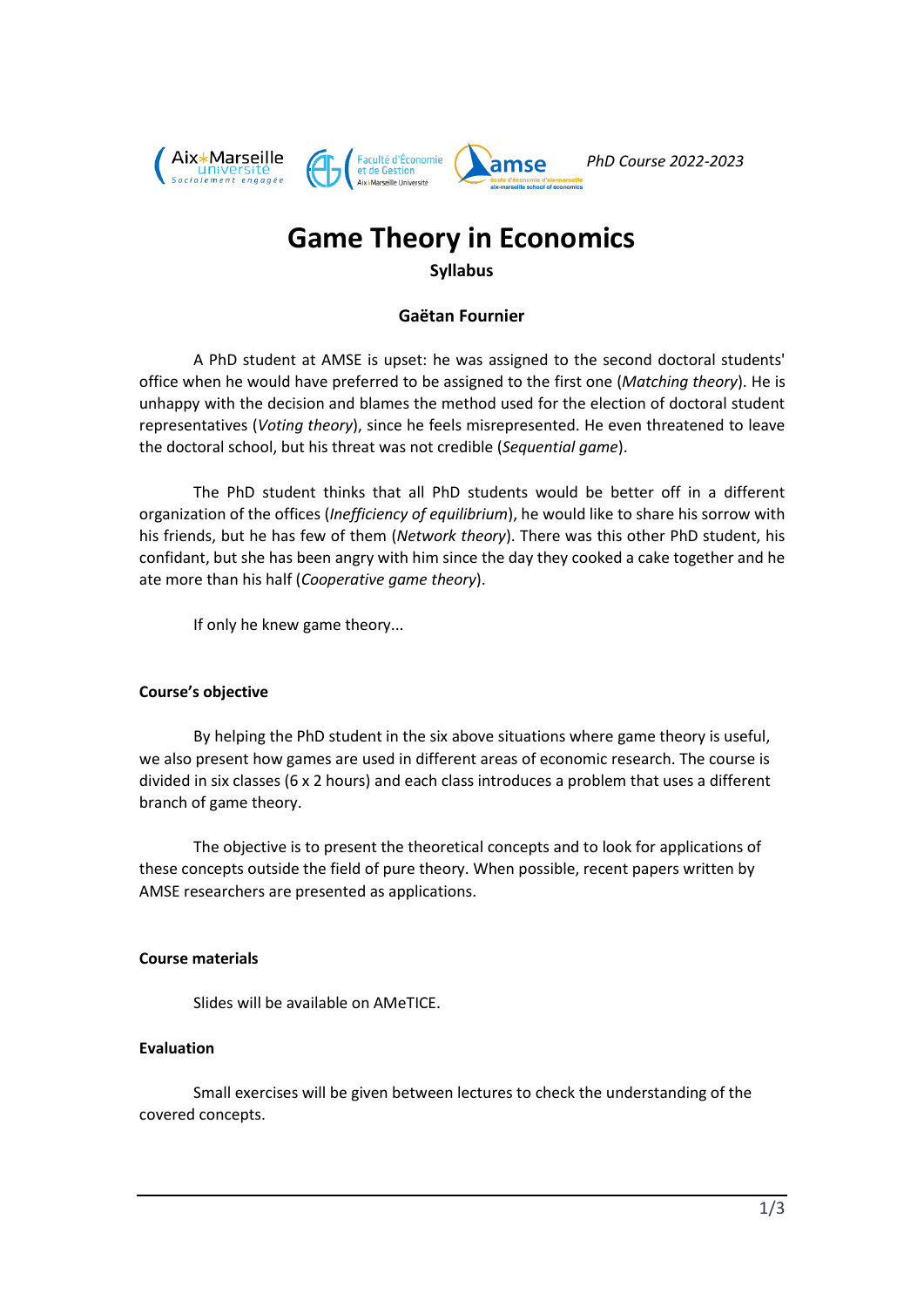

#### **Preliminary schedule**

#### **Lecture 1: Cooperative Games**

*"How to share a cake that several people cooked together?"*

Tools presented: Core of a game, Shapley value. Application: in Machine Learning "The Imaginary Healthy Patient" *(Amady Ba, Ewen Gallic, Pierre Michel, Alain Paraponaris, and Juliette Spinnato).*

### **Lecture 2: Matching**

*"How should PhD students be allocated to PhD offices?"*

Tools presented: Top Trading Cycles, Gale-Shapley. Application: *"Spousal Preferences and Marriage Patterns, Data from China" (Eva Raiber, Weiwei Ren, Jeanne Bovet, Paul Seabright and Charlotte Wang).*

# 父

#### **Lecture 3: Sequential Games**

*"Should my threats be credible in order to be efficient in a negotiation?"*

Tools presented: Backward induction, Subgame perfect equilibrium. Application: in Gender *"Entrepreneurship within the Household » (Renaud Bourlès, Sarah Vincent, Roberta Ziparo)*



**Lecture 4: Efficiency of Equilibrium** *"Should we force people to be nice?"*